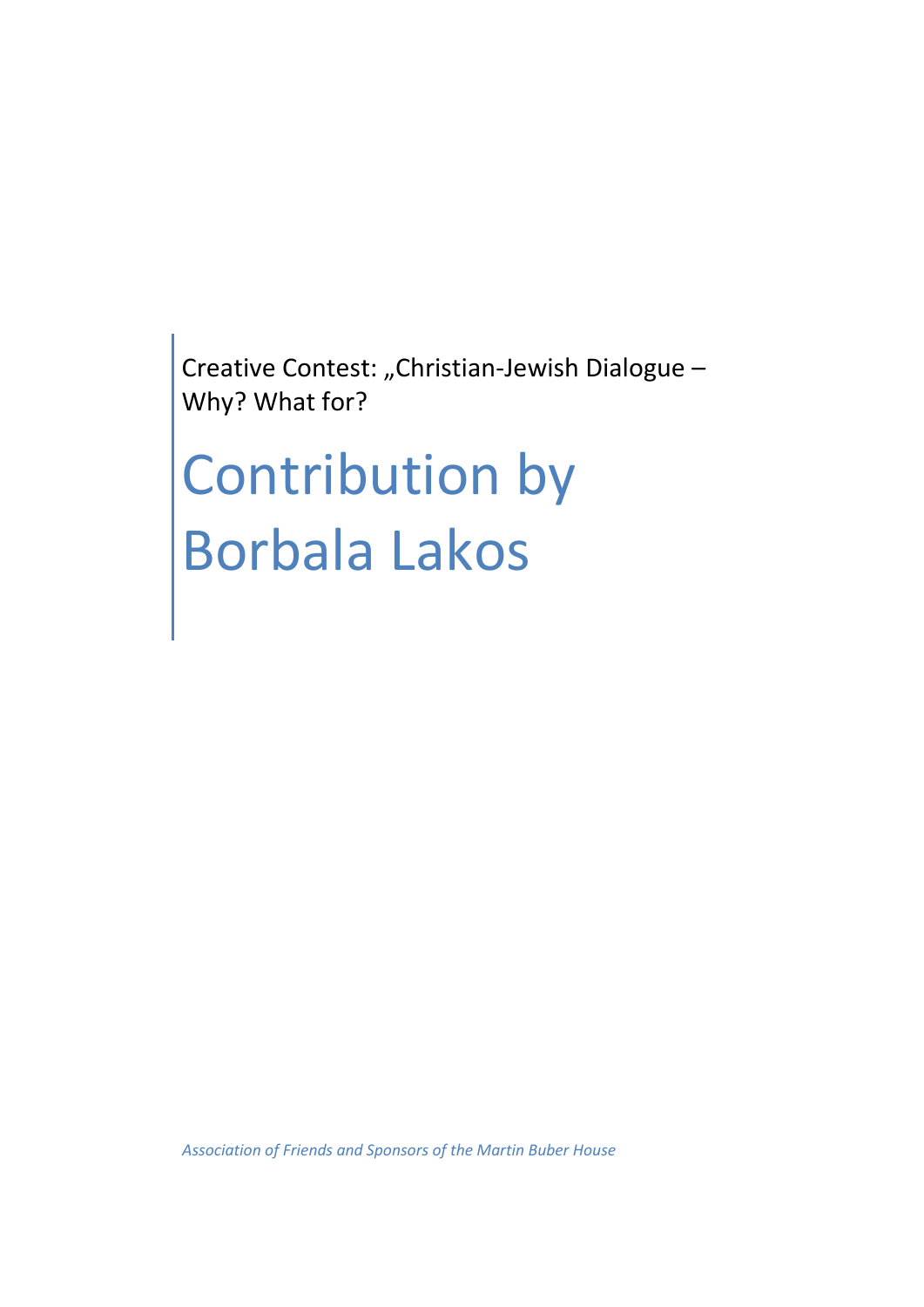# **The video of Talmud NOW - Talmud ON Stage project – you can find [here.](https://drive.google.com/file/d/13Gr_-I9f8LcGoFKtVlnNdn9FSmr9Obpy/view?usp=sharing)**

*---------------------*

# **Description of the project by Borbala Lakos:**

# *Talmud NOW & Talmud ON Stage*

#### *What is it about?*

*The Talmud NOW (Talmud Not Only for Women) project draws attention to the importance of questioning and critical thinking, offering interactive lectures, round-table discussions and improvisational theater performances.* 

*These events are linked by the idea that the Talmud, as we believe, is a strong symbol of interaction and debate. It is an endless conversation that anyone can join at any point, and it can teach us to listen and talk to each other. The Talmud is one of the most important collections of texts in the Jewish culture, consisting principally of legal texts. It can also be considered as the record of 900 years of debate and opposing text interpretations.*

*We lay emphasis on the diversity of our guest speakers; thus, we invite rabbis, Jewish community leaders and members, Christian theologians, sisters, and experts belonging to other religious traditions, and academics. The project has been running for six years—in numbers: 45 events (including live streaming and recently added online events) at 22 venues with 43 guest lecturers and with the participation of more than 1.000 people and thousands more followed us online.*

# *What gave me the idea for creating Talmud NOW?*

*The curriculum of Paideia included a year-long introductory course on the Talmud. This was my first encounter with Talmud studies. During the semester I was fascinated by the structure of this collection of Jewish legal texts, the endless debates and the idea that opposing opinions also can be recorded on the same Talmudic page.*

*I believe that this idea can be still relevant in our daily life regardless our gender, age or affiliation. Therefore, I wanted to use Talmud, the Talmudic tales and thinking to create dialogues and connection between different people as well as communities.* 

*I chose the name of the initiative Talmud Not Only for Women – Talmud NOW for several reasons.* 

*First of all, it is a play with the words which refer to the fact, that there are a very few stories about women in Talmud. Second of all, I also wanted to reflect on the Jewish tradition and its changes: It was not accepted for women to study (read) Talmud for a long time. This idea and Judaism itself have changed a lot the last one hundred years. Many of the religious Jewish communities have accepted women studying Talmud as well as it is available among academic studies.*